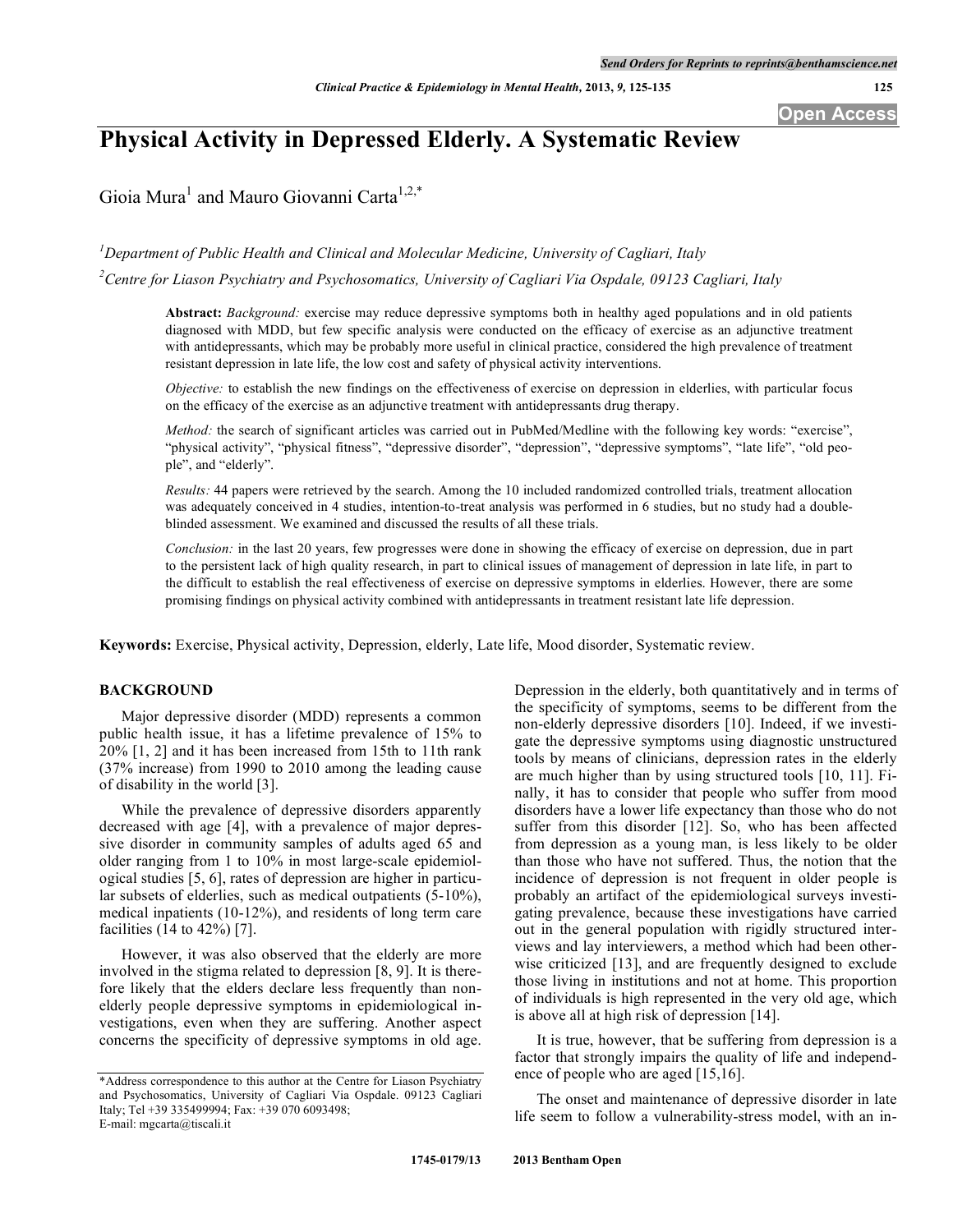teraction between individual vulnerabilities, including genetic factors, age-associated neurobiological and cognitive changes, and a variety of stressful life events that occur more frequently in late life than earlier, such as bereavement, reduction in financial incomes, providing care for an ill relative and occurrence of illness reducing autonomy in daily life [17,18].

Due to the high prevalence of depressive disorder, the efficacy of antidepressants and their low profile of side effects, these drugs have become one of the most common medicaments in the community in western countries, with 6% of utilizers in France [19] and 4.7% in Italy [20]. Randomized clinical trials performed on depressed older adults samples have demonstrated moderate to large effect sizes for selective serotonin re-uptake inhibitors, tricyclic antidepressants and monoamine oxidase inhibitors [21]. Nevertheless, only a small proportion of older adults with depression (around 20%) receive adequate treatment [22, 23]. Lack of treatment among older adults may reflect, in part, the difficulty of detecting depression in older adults, due to age-specific presentation of disease: compared with young adults, older patients tend to present less emotional symptoms of depression, such as sadness, worthlessness/guilt, worry, and fear, and are less accurate at identifying depressive symptoms overall [24]. Moreover, sub-clinical cognitive deficits, as slowness in processing speed and executive dysfunctions, are likely to be showed in elderly patients by objective testing [25], and such deficits may make problematic the psychiatric assessment, reducing rates of diagnosed mental disorder among old people [26]. Anyway, the response rates of antidepressant monotherapy are only from 30% to 45% with single-action or dual-action antidepressant monotherapy [27]. Augmentation therapies or combination with two antidepressants increase the percentage of responders up to 75%, but these strategies increase the risk of side effects and drop-outs [28, 29]. Finally, the presence of serious organic comorbidities may contribute to the depression and complicate the choice of treatment; old patients are likely to use a wide variety of drugs, some of which may worse depression and/or interact with antidepressants, and, metabolizing medications slowly, they are more sensitive to side effects than youngers [30].

Significantly, mortality hazard increases with the severity of depressive symptoms, and antidepressants have not been shown to reduce the mortality rate of elderly patients with persistent symptoms of depression [31, 32].

Because depression in late life, even at sub-threshold levels, is associated with low physical function [33-36], treatment of depression should also provide an opportunity to improve functional limitations [17].

In the last 30 years, a number of studies has suggested that exercise might be effective in preventing or reducing depressive symptoms both in aged healthy populations [37, 38] and as a complementary or alternative treatment for depression [39- 41], but this literature has been criticized for methodological weaknesses, such as lack of adequately randomization concealment method and blinding procedure, small samples, and poor quality of data analysis [39].

Nevertheless, considered the interest of researchers on the efficacy and safety of complementary therapies in depressed elderly patients, we thought it might be of interest to review the literature on the topic, in order to establish the role of physical activity in outcomes of depression in late life.

# **OBJECTIVE**

We carried out a systematic review to establish the new findings on the effectiveness of exercise on depression in elderly population, with particular focus on the efficacy of the exercise as an adjunctive treatment with antidepressant drugs therapy.

# **METHOD**

# **Identification of the Studies**

The search of the significant articles was carried out in PubMed/Medline with the following key words: "exercise", "physical activity", "physical fitness", "depressive disorder", "depression", "depressive symptoms", "late life", "old people", "elderlies". Interval was set from January 1990 to December 2012, and the search was further refined on January 2013.

#### **Inclusion Criteria**

Studies were included in this review if they were randomized controlled trials, in which exercise was compared to standard treatments (including antidepressant drugs), no treatment or placebo-control, in people aged >60 years old, with depression (diagnosed by any method) as defined by trial authors. We excluded studies different from randomized controlled trials, those that compared different type of exercise without a no-exercising control group, those without an outcome measure of depression, those that measured outcomes immediately before and after a single bout of exercise, samples with mixed diagnosis (i.e. psychiatric and organic comorbidity).

# **Quality of Studies**

We assessed the quality of studies by noting the concealment of allocation, the intention to treat analysis, and the blinding. Trials were distinguished in adequately concealed (if they performed central randomization at a site remote from the study; computerized allocation in which records are in a locked, unreadable file that can be accessed only after entering patient details; the drawing of sealed and opaque sequentially numbered envelopes), or inadequately concealed (open list or tables of random numbers; open computer systems; drawing of non-opaque envelopes). Trials were defined as using intention to treat analysis if all the patients were analyzed in the groups to which they were randomly allocated. For blinding we distinguished between trials in which the main outcome was measured by a blinded assessor and those in which the main outcome was measured either by the participants themselves or by a non-blinded assessor. Moreover, we considered the duration of trials, if the sample had an adequate numerosity, and if it was performed a follow-up assessment. We also considered the quality of assessment (i.e. structured interview, self-report or observer-administered questionnaire), both at the baseline and at the end of trials.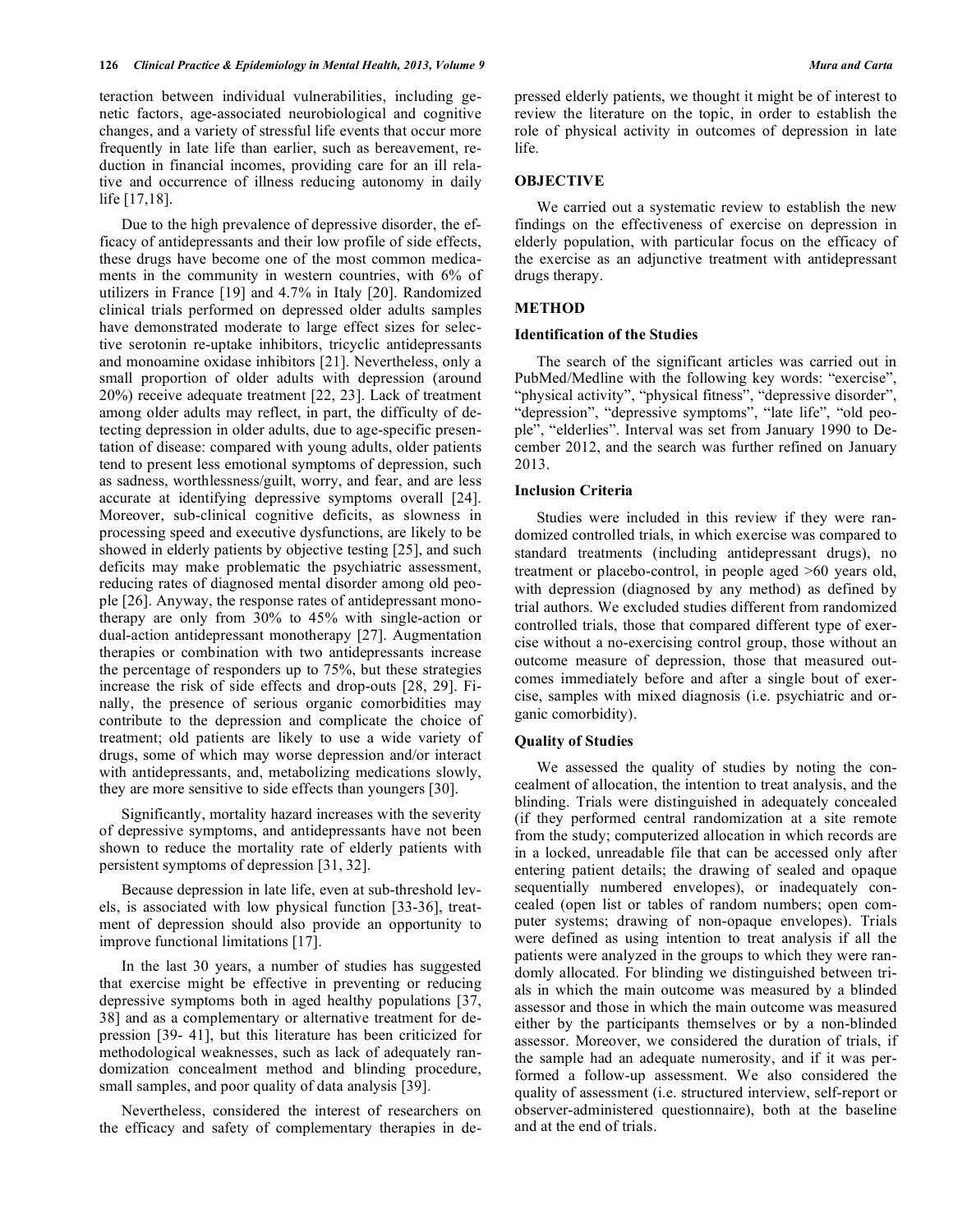

**Fig. (1).** Process of inclusion of studies for review.

# **Outcome Measures**

We considered as outcome measure the main outcome declared by authors. Because the focus of this paper, we didn't consider secondary outcomes.

# **RESULTS**

Forty-four papers were retrieved by the search. Thirtyfour papers were excluded because these didn't fulfill our criteria. The abstract of the extracted papers were read and the more pertinent ones  $(n = 10)$  were obtained in full version and analyzed in deep. We also examined bibliographies.

Of the 34 papers excluded, 10 were systematic reviews [17, 39-47], most relevant of which we included in session "discussion". One paper was a commentary [48], 4 did not have an outcome measure of depression [49-52], 2 were on the effect of a single bout of exercise [53, 54], 8 compared different types of exercise but had no non-exercising group [55-62], 2 were conducted on a healthy population [63, 64], 3 had mixed diagnosis samples [65-67], 4 were experimental non-randomized controlled trials [68-71]. Fig. (**1**) shows the process of inclusion of studies for review.

Main characteristics of included studies are shown in Table **1**.

We found 10 studies that fulfilled our inclusion criteria [72-81].

Of the studies, 6 were carried out in USA [72, 75, 78-81], and one each was in New Zealand [73], UK [74], Canada [76], and Australia [77]. All the included trial but one [74] had intervention groups with supervised exercise programs, compared with health talks, health lectures or brief health advice control groups [74, 77, 79]; Matthews *et al.* [75] combined health talks with stretching, Teri *et al.* [81] had a two arms control group, with a program of educational health promotion or routine medical care, McNeil and colleagues' trial had 2 control groups, with social contact or waiting list [76]; Singh *et al.* (2001) [79] had an attention control group, while Singh *et al.* (2005) [80] had a two arms treatment (supervised anaerobic training at high or low intensity) compared to a "usual GP care" control group. Blumenthal *et al.* [72] performed a trial with a control group on antidepressant therapy with sertraline, Mather *et al.* [74] had both treatment and control group with antidepressants, Kerse *et al.* [73] had a fair percentage of participants who undergoing antidepressant therapy both in treatment and in control group.

### **Quality Assessment**

Treatment allocation was adequately conceived in 4 studies [73, 74, 78, 79].

Intention to treat analysis was performed in 5 studies [72, 74, 77-79].

A double-blinded assessment of the main outcome was not performed in any study.

Main outcome was a significant reduction compared to the baseline of GDS score in three studies [73, 77, 81], of BDI score in 2 studies [76, 79], of the HAM-D score in 2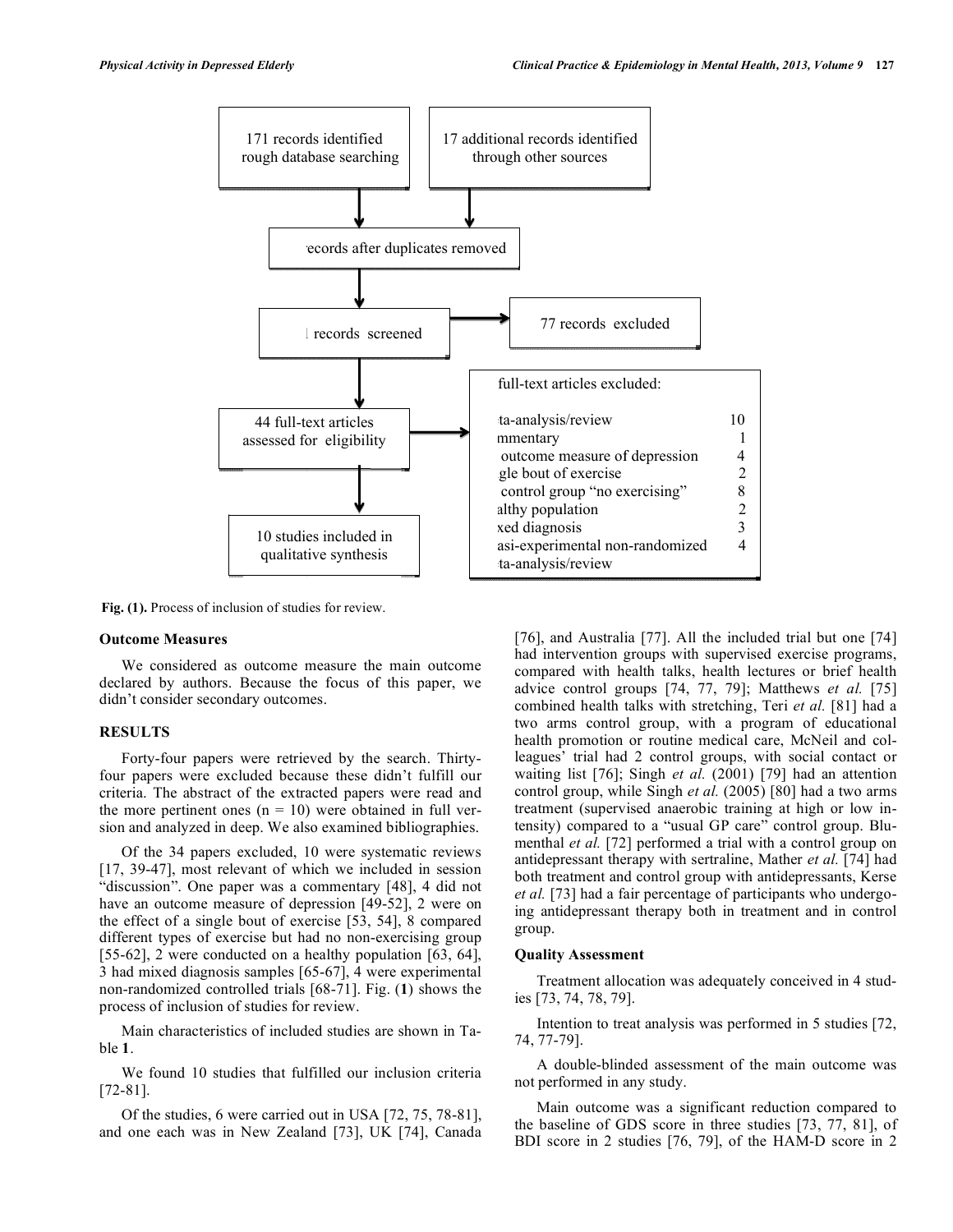| <b>Trial</b>              | $\mathbf N$    | <b>Treatment</b>                                                                         | Control                                                                    | <b>Duration</b>                    | <b>Blinding</b> | <b>Assessment</b>        | Itt | <b>Results</b>                                                             |
|---------------------------|----------------|------------------------------------------------------------------------------------------|----------------------------------------------------------------------------|------------------------------------|-----------------|--------------------------|-----|----------------------------------------------------------------------------|
| Blumenthal et al.<br>1999 | 156            | Aerobic exercise or<br>Aerobic exercise+<br>Sertraline                                   | Sertraline                                                                 | 16 weeks                           | observer        | $HAM-D$ 17<br><b>BDI</b> | yes | HAM $p=0.39$<br>BDI $p=0.40$                                               |
| Kerse et al.<br>2010      | 193<br>53.1%*  | Home-based exercise<br>[+ antidepressants<br>28.8%]                                      | Social visits<br>[+ antidepres-<br>sants 24%]                              | 12 months                          | observer        | <b>GDS</b>               | no  | $p=0.916$                                                                  |
| Mather et al.<br>2002     | 86             | Aerobic supervised<br>$exercise + antide-$<br>pressants                                  | Health talks $+$<br>antidepressants                                        | $10$ weeks +<br>follow-up 34 w     | observer        | HAM-D17                  | yes | $p=0.05$<br>[ $M-W$ p=0.28]                                                |
| Matthews et al.<br>2011   | 424<br>23.8%*  | Physical activity<br>intervention                                                        | Health talks +<br>stretching                                               | 12 months                          | observer        | CES-D                    | no  | $p=0.852$                                                                  |
| McNeil et al.<br>1991     | 30             | Supervised exercise                                                                      | Social contact or<br>Waiting list                                          | 6 weeks                            | no              | <b>BDI</b>               | no  | p<0.05<br>[exercise vs<br>waiting list]                                    |
| Sims et al.<br>2006       | 32             | Strengthening exer-<br>cise                                                              | Brief advice                                                               | 10 weeks+<br>follow up 6<br>months | observer        | <b>GDS</b>               | yes | $p=0.59$<br>$p=0.08$<br>[follow-up]                                        |
| Singh et al.<br>1997      | 32             | Supervised progres-<br>sive resistance train-<br>ing                                     | Attention group                                                            | 10 weeks                           | observer        | HAM-D<br><b>BDI</b>      | yes | $p=0.008$<br>$p=0.002$                                                     |
| Singh et al.<br>2001      | 32             | Supervised weight<br>lift                                                                | Health educ.<br>lectures                                                   | $20$ weeks +<br>follow-up 26 m     | observer        | <b>BDI</b>               | yes | p<0.05                                                                     |
| Singh et al.<br>2005      | 60             | Supervised progres-<br>sive resistance train-<br>ing high vs low<br>intensity            | Usual GP care                                                              | 8 <sub>W</sub>                     | observer        | HAM-D                    | no  | $p=0.03$<br>high intensity<br><b>VS</b><br>low intensity<br>and usual care |
| Teri et al.<br>2011       | 273<br>$30\%*$ | Physical activity<br>program [SPA] or<br>SPA+ educational<br>health promotion<br>program | Educational<br>health promo-<br>tion program or<br>Routine medical<br>care | $3$ months +<br>follow up 18 m     | observer        | <b>GDS</b>               | yes | p > 0.05                                                                   |

\* Percentage of depressed patients in the sample.

studies [74, 80], of the CES-D score in one study [75]. Two studies [72, 78] assessed participants both with an observeradministered questionnaire (HAM-D) and with BDI.

### **Exercise Compared to Antidepressants**

Blumenthal and colleagues [72] carried out a randomized controlled trial to establish the effectiveness on depression of an aerobic exercise program (3 supervised exercise sessions per week, in a group-setting) compared to sertraline (50-200 mg) or combined treatment (exercise plus sertraline) on a sample of 156 depressed volunteers aged  $\geq$ 50 years (mean age 57 years). After 16 weeks of treatment, all groups exhibited statistically and clinically significant reductions on HAM-D and BDI scores, without a statistical difference across groups ( $p= 0.67$ ); adjustment for baseline levels of depression yielded an identical result. Patients receiving medication alone and mildly depressed patients receiving

combined treatment exhibited the fastest initial response; however, at the end of treatment, exercise was equally effective in reducing depression.

### **Exercise Compared to Health Education**

Mather and colleagues [74] published the findings of a trial focused on the effect of exercise as an adjunct to antidepressants in reducing depression in a sample of 86 patients aged > 60 years old, poorly responders to antidepressant therapy alone. Participants were randomly assigned to an exercise class group (endurance, muscle strengthening and stretching twice per week, for 10 weeks), or to a control group, with twice-weekly health education talks. Patients were assessed on baseline, 10 weeks and 34 weeks with HAM-D17; because the study focused on a particular population (i.e. a group who had failed to respond to initial treatment), the general convention in trials of antidepressant therapy to use  $a \ge 50\%$  reduction in HAM-D17 score as the defi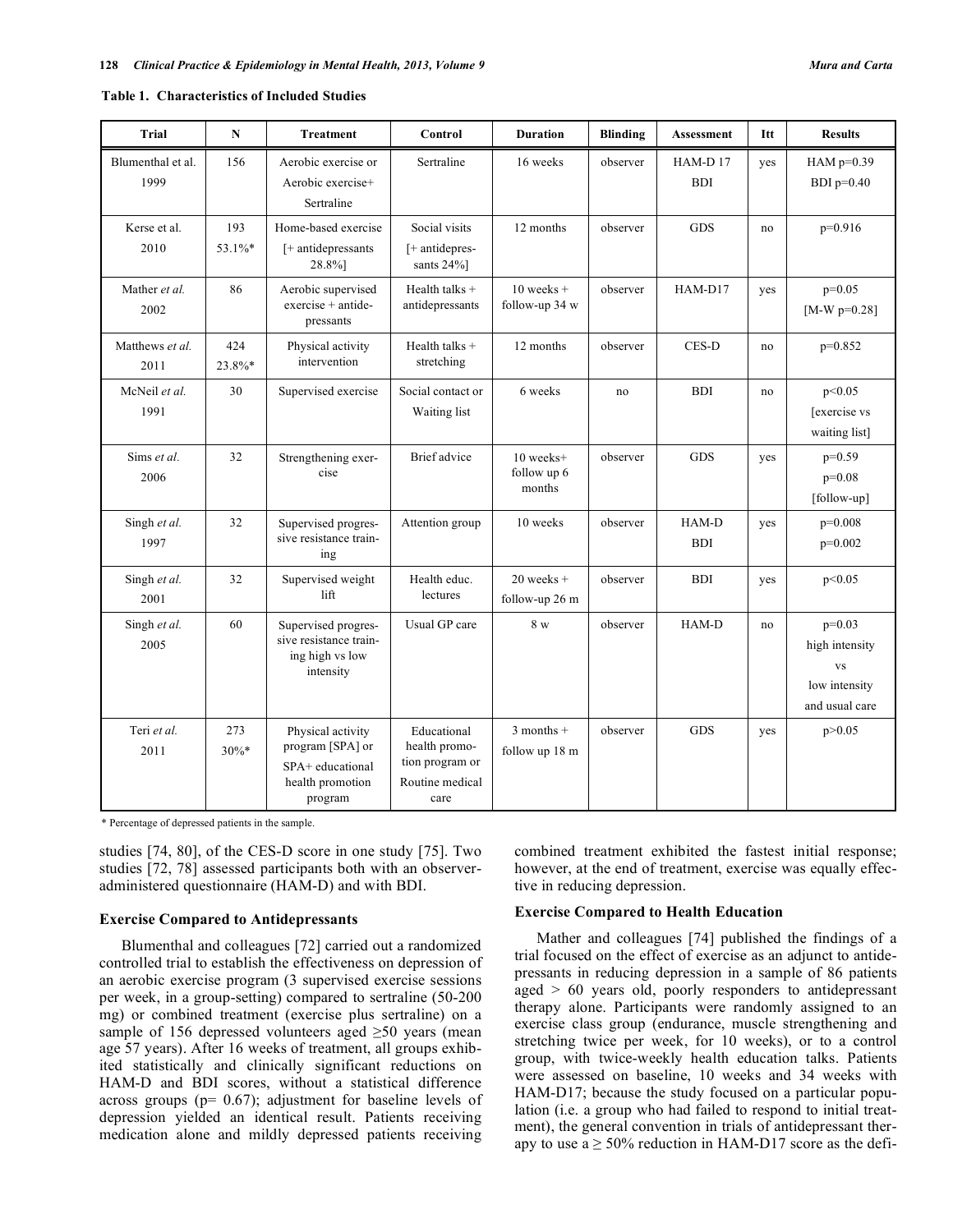nition of a response was modified by authors, which assumed that  $a \ge 30\%$  reduction in HAM-D17 score associated with participation in exercise could reach clinical interest. At 10 weeks, the exercise group achieved a higher response compared to the control group  $(p=0.05)$ . Further analysis using the Mann-Whitney test revealed no discernible difference between the two groups in overall effect on the HAM-D17 score (p=0.28).

Matthews *et al.* [75] carried out a post-hoc analysis of data from the Lifestyle Interventions and Independence for Elders Pilot (LIFE-P) study, which was a 12 months singleblind randomized controlled trial comparing a moderate intensity physical activity intervention (PA), consisting of a combination of aerobic, strength, flexibility and balance exercises along three phases (individualized, center-based and finally home-based exercise program, with group-based counseling sessions), with the Successful Aging control (SA), a series of sessions on health topics relevant to older adults followed by 5-10 minutes of stretching. Participants were 424 aged volunteers (mean age 76.77 years). Of the sample, 23.8% had depressive symptoms, with 15.8% had high depressive symptom scores (CES-D  $\geq$  14). The number of participants taking antidepressant medication was significantly higher in those with high depressive (42.1% in PA intervention group, and 55.2% in SA control group) versus low depressive symptoms (18.9% in PA intervention group, and 19.8% in SA control group), but comparable between the two intervention arms. There was no significant improvement in CES-D score over time as a result of participation in either intervention group (p=0.852). No significant changes in CES-D scores were found associated with either intervention when examined in participants with high depressive symptoms  $(p=0.385)$  and low depressive symptoms (p=0.670) over the duration of the trial.

Sims *et al.* [77] performed a trial on 32 depressed volunteers aged  $\geq 65$  years, randomly assigned at an intervention group (three sessions a week for 10 weeks of moderate intensity strengthening exercises) or at a brief advice control group. Currently receiving antidepressants was an exclusion criterion. Ten weeks follow-up data analyses revealed no significant differences between GDS scores of the intervention and control groups; at six-months follow up there was a trend for the PRT intervention group to have lower GDS scores than the comparison group, but this finding did not reach significance ( $p = 0.08$ ).

Singh and colleagues (2001) [79] studied 32 communitydwelling patients with major or minor depression or dysthymia (mean age 71.3 years old) in a 20-week, randomized, controlled trial, with follow-up at 26 months. Participants were assigned at the intervention (10 weeks of supervised weight-lifting exercise followed by 10 weeks of unsupervised exercise) or control group attending educational lectures for 10 weeks. The BDI was significantly reduced at both 20 weeks and 26 months of follow-up in exercisers compared with controls (p <0.05 and p=0.001 respectively).

Recently, Teri *et al.* [81] performed a single-blinded, randomized controlled trial with  $2 \times 2$  factorial design to evaluate the efficacy of a physical activity program (Seattle Protocol for Activity: SPA, consisting in 9 weekly 60 minute sessions followed by 2 bi-weekly 60 minute sessions over 3 months, followed by three monthly and two quarterly booster sessions, for a total of 14 sessions over one year of aerobic/endurance exercises) for low-exercising older adults, compared to educational health promotion program (HP, focused on encouraging participants to maintain a healthy lifestyle, and to engage in regular activities), combination treatment (SPA+HP), and routine medical care control conditions (RMC, including advice and support from their primary physicians and community support services). Participants were 273 older volunteers (mean age 79.2 years); 30% of the sample had mild to moderate symptoms of depression. At the 3-month and 18-month assessments there were no significant differences on the GDS for any treatment condition. No covariate changed the significance of outcome variables in the ITT analyses, nor were there differences in affective outcomes for participants with higher levels of baseline depression  $(GDS > 8)$ .

#### **Exercise Compared to Health Education**

Kerse and colleagues [73] published the findings of a trial focused to establish the effectiveness of a home-based physical activity program (the Depression in Late Life Intervention Trial of Exercise: DeLLITE), in improving function, quality of life, and mood in older people with depressive symptoms. Participants (193 depressed people, aged 75 years and older, mean age 81 years) randomly received either an individualized physical activity program (home-based moderate-intensity balance retraining, progressive resistance lower limb-strengthening exercises, and walking) or social visits (without psychotherapeutic components) over 6 months, with a 12-month follow up. Of the sample, 53.1% had moderate to high levels of depression according to ICD-10, DSM-IV (from CIDI), or GDS-15 criteria, and 26.4% were taking antidepressants, as assessed at baseline. GDS-15 scores improved for all participants over the year of the trial  $(p<0.001)$ , but there was no significant difference between the 2 groups (p=0.916). There was no differential effect when comparing GDS change in higher depression score participants between the groups over time (p=0.269).

McNeil and colleagues [76] in 1991 carried out a trial on a small sample of 30 elderly volunteers affected by moderate depression, randomly assigned to a 6 weeks intervention of supervised 3-weelkly walking (intervention group), a social contact (home visits by a psychology student twice a week) or a waiting-list control groups. Exercise and social contact both resulted in significant reductions in both the total and the psychological subscale of the Beck Depression Inventory (BDI), without significant difference between these groups; exerciser participants showed a significant difference compared to wait list  $(p<0.05)$ , and, unlike both the control conditions, showed a decrease also in somatic symptoms subscale of the BDI.

#### **Exercise Compared to Attention Group**

Singh *et al.* (1997) [78] performed a 10 weeks randomized trial on a sample of 32 elderly volunteers (mean age 71.3 years) with major or minor depression or dysthymia, allocated to either a supervised 3 weekly weight-lift intervention group or to an attention control group (seminars on health of elderly people twice a week), assessed by BDI and HAM-D. Anaerobic exercise performed by treatment group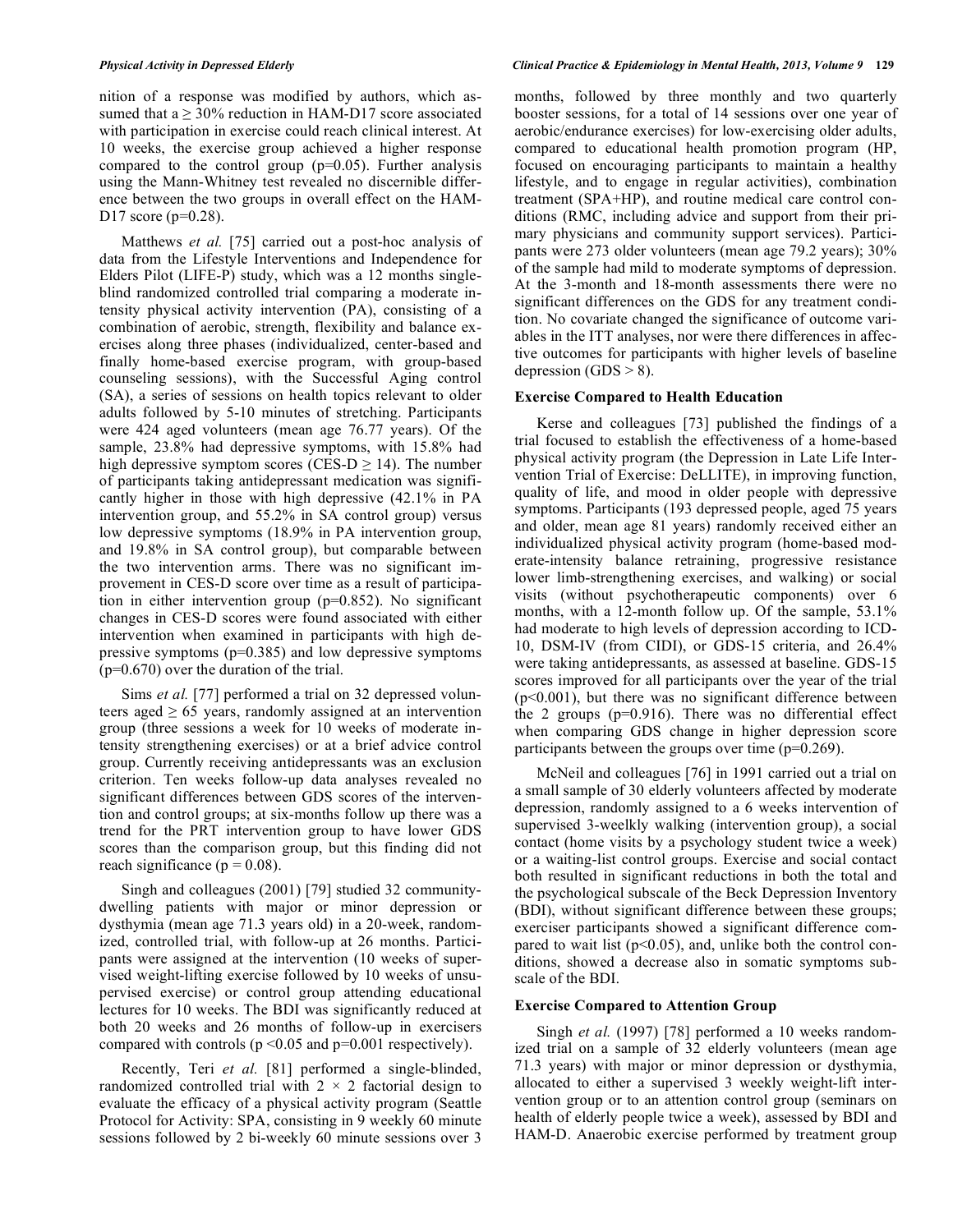significantly reduced all depression measures compared to control (BDI  $p=0.002$ ; HAM-D  $p=0.008$ ). Interestingly, in a multiple stepwise regression model, intensity of training was a significant independent predictor of decrease in depression scores (r2 =  $0.617$ , p= $0.0002$ ).

# **Exercise Compared to General Practitioner Usual Care**

Singh *et al.* (2005) [80] published the findings of a 8 weeks randomized controlled trial on 60 volunteers aged >60 years old, either allocated in two intervention groups (high versus low-intensity 3 weekly supervised weight training) or standard care by their general practitioner. Authors concluded that high-intensity training group achieved a better response, as assessed by HAM-D score, than low intensity or control group  $(p=0.03)$ .

# **DISCUSSION**

Due to the variety in samples, characteristics of intervention and control groups, duration of trials, main assessment and follow up, a direct comparison between studies is difficult. Moreover, a lack of adequately concealed randomization, intention to treat analysis and double-blinded design affected the studies. Despite evidence from well-designed studies is limited, a large majority of the selected studies showed significant positive findings in terms of reductions in depressive symptoms obtained by exercisers when compared with controls [72, 74, 76-80]. The few remaining studies showed non-significant trends towards positive outcomes, or a reduction of depression for both intervention and control groups. Thus, we can conclude that physical activity interventions appears to exert beneficial clinical effects on depressive symptoms in elderlies, justifying the interest of researchers in this field, and clinicians' general conviction.

The latest guidelines from the National Institute for Health and Clinical Excellence [82] included physical activity as a management strategy for depression, recommending structured, supervised exercise programs, three times a week (45 min to 1 h) over 10–14 weeks, at low-intensity, as a Step 2 intervention for mild to moderate depression. Moreover, the guideline for promoting mental health prescribes an accumulation each week of a minimum of 150 minutes of exercise at moderate intensity or a minimum of 75 minutes at vigorous intensity, in bouts of at least 25 minutes over 3 to 5 days per week [83].

Exercise has been supposed acting on depression with a variety of neurobiological effects, such as increase of endorphin and monoamine levels or reduction in the levels of cortisol in the brain [84, 85]. Since it has been hypothesized that depressive disorders might be linked to decreased hippocampal neurogenesis [86, 87], laboratory researches have shown that exercise promotes adult hippocampal neurogenesis [88-90] and triggered dendritic remodeling [91], and such effect exercise-related has been found to be much stronger than that determined by antidepressant drugs [92].

Exercise has been shown to improve subjective quality of life in physical domains in depressed patients [93-95], with higher doses of physical activity associated with larger improvements both in mental and physical domains of QOL. Moreover, exercise may promote other cognitive mechanisms related to subjective wellbeing, as diversion from negative thinking, and a sense of purpose [96, 97].

A series of reviews of literature and meta-analysis, carried out in the recent past, highlighted the interest of researchers in establishing the efficacy of exercise on depressive disorders in the elderlies [17, 40, 42-48, 98], but no specific analysis were conducted on the efficacy of exercise as an adjunctive treatment in old patients who undergoing antidepressant therapy, which may be probably more useful in clinical practice.

A large majority of reviewers found significant methodological limitations in trials, and, in order to recommended exercise as an alternative to empirically validated pharmacological and psychological therapies, claimed for further studies of higher quality [43, 45-47, 99, 100]. Forsman, Nordmyr & Wahlbeck, reviewing the literature on psychosocial interventions for the mental health among older adults, concluded that physical activity had no statistically significant pooled effects on any outcomes with available data when compared with no intervention [101].

The major issue is the relative rarity of randomized clinical trials, which could provide an experimental evidence of the effect of exercise, excluding confounding factors.

Another frequently missed evidence is a dose-response effect, and the minimum effect dose [102]. An expert consensus conference claimed for experimental evidence for a dose–response between physical activity and human health [103, 104]; Dunn, Trivedi, & O'Neal [105] confirmed the lack of studies, but stated that a dose-response relation remains plausible. Ströhle, in a more recent review [106], claimed for further details on the optimal type, intensity, frequency and duration of exercise treatment, highlighting the need of knowledge on how to best deal with depression and anxiety related symptoms, which are likely to hinder patients to be involved in exercise training.

Moreover, many studies on the topic are lacking of a "placebo-control" condition. Klein [107] assumed that researchers who compare non-pharmacologic interventions to antidepressant drugs must include a pill-placebo control group in order to exclude confounding factors; Walsh and Sysko [108] reminded that the proportion of patients responding to placebo in studies on older individuals was slightly higher compared to studies on younger adults, leading to a significantly reduction in effect size. Interestingly, a higher placebo response rate was predicted by low baseline disorder severity [109] and, in clinical practice, patients with mild to moderate depression are likely to have a better placebo response than in clinical trials [110].

On the other side, only few studies focused on the effect of exercise compared to an antidepressant therapy. Thus, in order to show the effect of confounding factors common to exercise and "control" condition, choose an activity such as relaxation, flexibility or stretching exercise as "control" seems to be an acceptable compromise, rather than a "no treatment" group [93, 111]. In fact, the same exercise might to act on depression through elements other than exercise itself, which are likely to be confounding or, at least, mediating factors, such as socialization, learning new skills, shaping the body, weight-loosing, and creativity, all related to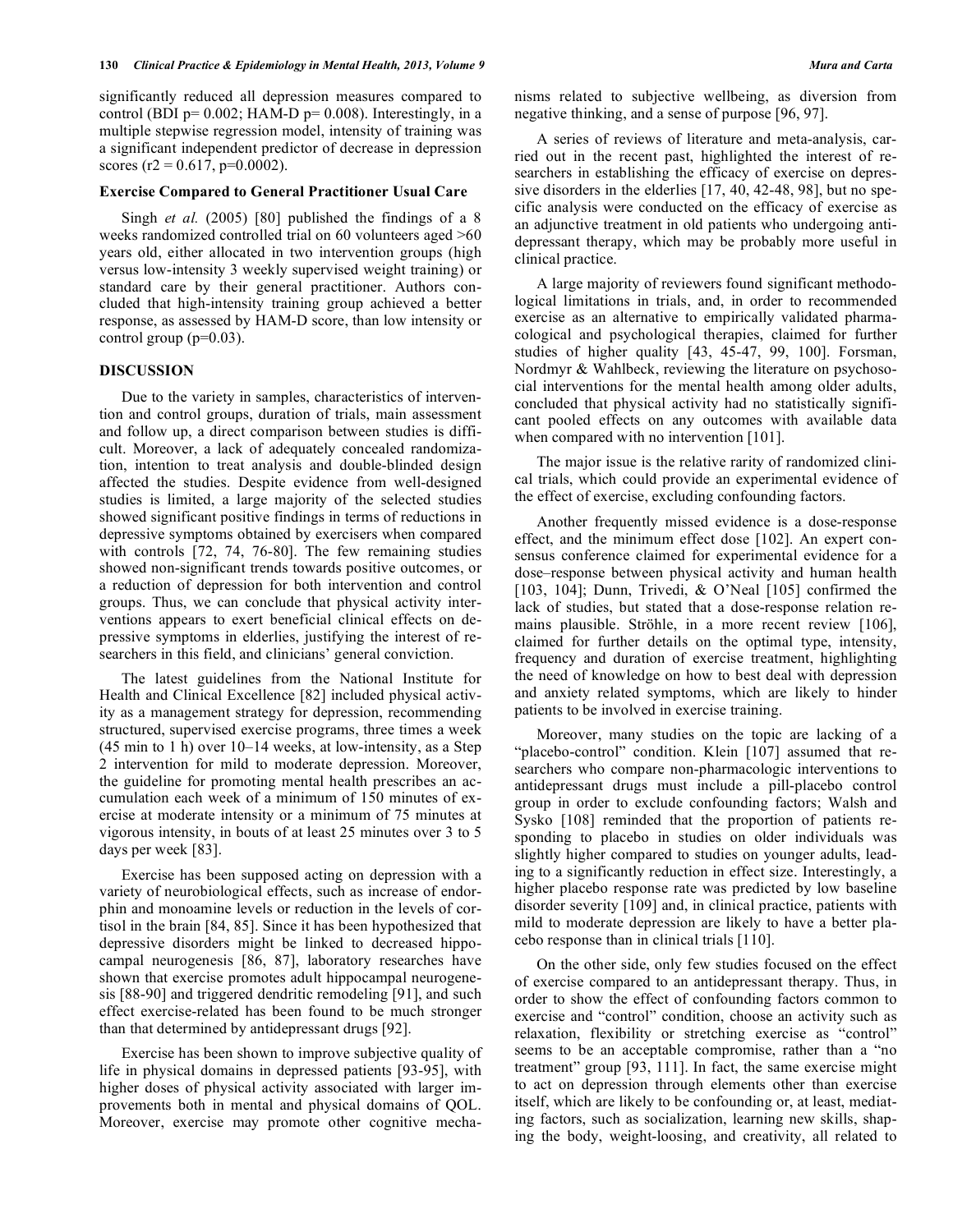psychosocial skills, generally reduced in depressed patients [112-117]. Furthermore, aged people are likely to have low levels of social interactions, which are also related to depression [118, 119], determining time spent in groups or activity programs a treatment *per se*. Consequently, also social contact seems to be acceptably used as control for the social component of physical activity programs [73].

In a meta-analysis published in 2009, including only randomized controlled trials, Blake and colleagues [42] found important methodological weakness in each of the 11 studies analyzed: allocation was adequately concealed in 5 studies, intention to treat analysis in 5, assessment of outcome was blinded in 7 and the main outcome was measured by selfassessment in 4. Out of 10 included randomized controlled trials, we found important methodological weakness in all. The first problem is the lack of a non-volunteers sample. As observed by Lawlor & Hopker [43], the use of non-clinical volunteers, and the lack of intention to treat analysis suggest that results may overestimate what would be likely in real life.

Among included trials, only one [80] focused on the effect of different intensity exercises, showing high intensity exercise superior compared to control treatment, with no effect for low intensity training. In a study on exercise as adjunct to antidepressants in the treatment of non-remitting depressed patients, Trivedi and colleagues [120] showed that while both high and low exercise doses combined with SSRI treatment produced a decrease of depressive symptoms, there was a trend for higher remission rates in the higher-dose (p<0.06) compared to the lower-dose group. Nevertheless, participants assigned to the low-dose exercise group showed better adherence than those assigned to the high-dose exercise group, showing that low-dose exercise may be both more tolerable and acceptable for depressed patients, and suggesting that in patients in treatment with antidepressants, even low dose of physical activity might be effective in reducing depressive symptoms. A recent study by Callaghan and colleagues [121] seemed to reinforce these findings, affirming the superiority of preferred intensity rather than prescribed intensity exercise in reducing depression.

The effect of exercise on mood as an adjunction to antidepressant therapy was detected in four of the included papers, with different findings: the two stronger trials, carried out by Kerse and colleagues [73] and Matthews *et al.* [75], which showed no effect, were performed with samples only in part depressed (53.1% and 23.8% respectively) and taking antidepressants, but a separate analysis for depressed subsamples was conducted, which confirmed that there was no significant difference between treatment and control groups  $(p=0.916$  and  $p=0.385$  respectively).

The Blumenthal and colleagues' trial [72], that showed an identical effect of antidepressants, aerobic exercise and combined treatment, involved a middle aged sample rather than a "older adults" one, as defined by Authors; furthermore, it had a short term duration (16 weeks), without follow-up, and lacked of a "no-treatment" control condition. The trial carried out by Mather *et al.* [74] appears more interesting, because the mean age of participants (63.7 years in the treatment group, 66.2 years in the control group), and the clinical characteristic of the sample (patients who failed to respond to antidepressants). Two trials carried out on middle-aged populations with treatment-resistant depression showed analogue findings. Pilu *et al.* [111] performed a randomized trial with naturalistic control on a small sample of 30 depressed women [aged between 40 and 60 years old], undergoing and not responders to antidepressant therapy, randomized either to the treatment (one hour 2 weekly supervised aerobic exercise session plus usual antidepressant) or control group (antidepressant alone) during 8 months, assessed with HAM-D. Only the treatment group showed significant reduction in HAM-D scores  $(p<0.0001)$ , while controls didn't improve significantly (p=0.28). Mota-Pereira and colleagues [122] carried out a trial on 33 patients (aged between 26 and 60 years, mean age 45.33 years control group, 48.68 years treatment group) affected by treatmentresistant major depressive disorder. Participants were randomized to the treatment (5 weekly home-based aerobic exercise, consisting in 30-45 min/day walks, as an adjunction at the usual antidepressant treatment) or control group (usual antidepressant treatment alone) for 12 weeks. The treatment group showed lower HAM-D17 rates compared to the control group ( $p \le 0.014$ ). While in the control group none of participants showed response or remission, in the treatment group there were 21% of response and 26% of remission, although these data were not significant.

Thus, while the findings of the latters cannot consent to generalize results, they draw attention on a really important issue, since depressed elderlies in a naturalistic contest often undergoing an antidepressant therapy, and treating resistant depression in older patients represent a challenge. In fact, around two thirds of overall considered antidepressanttreated elderly, and 46% of newer antidepressant-treated patients were considered responders, but older people are particularly vulnerable to side effects: classical TCAs are associated with a higher withdrawal rate due to side effect experience [123], and are more likely to determine acute cognitive impairment related to anticholinergic effects [124]. Moreover, TCAs and MAOIs are associated with severe pharmacodynamic interactions with many medications frequently prescribed to elderly patients [125]. Newer antidepressants, such as escitalopram and duloxetine, are generally well tolerated, but 5-20% and 10-27% of patients, respectively, drop out because of medication-related adverse effects [126]. Rates of treatment resistance in randomized controlled trials in late life depression are as high as 77% using SSRIs and range from 55% to 81% using SNRIs [127-130]. Lithium augmentation in late life antidepressant-resistant patients showed lower rate response and higher side effects than in younger patients [131]. Furthermore, there was limited support for adding an atypical antipsychotic to the antidepressant, and special attention should be addressed to patients with diabetes, dyslipidemia, obesity, Parkinson's disease, QTc prolongation or congestive heart failure, cognitive impairment, constipation, xerophthalmia, and xerostomia [132].

Interestingly, a growing body of evidences links neuropathological correlates of depression, such as hippocampal atrophy, and effect of physical activity on brain plasticity. Smaller hippocampal volumes are associated with major depressive disorder in both young and older populations [133], and also predict poorer long-term outcomes of antide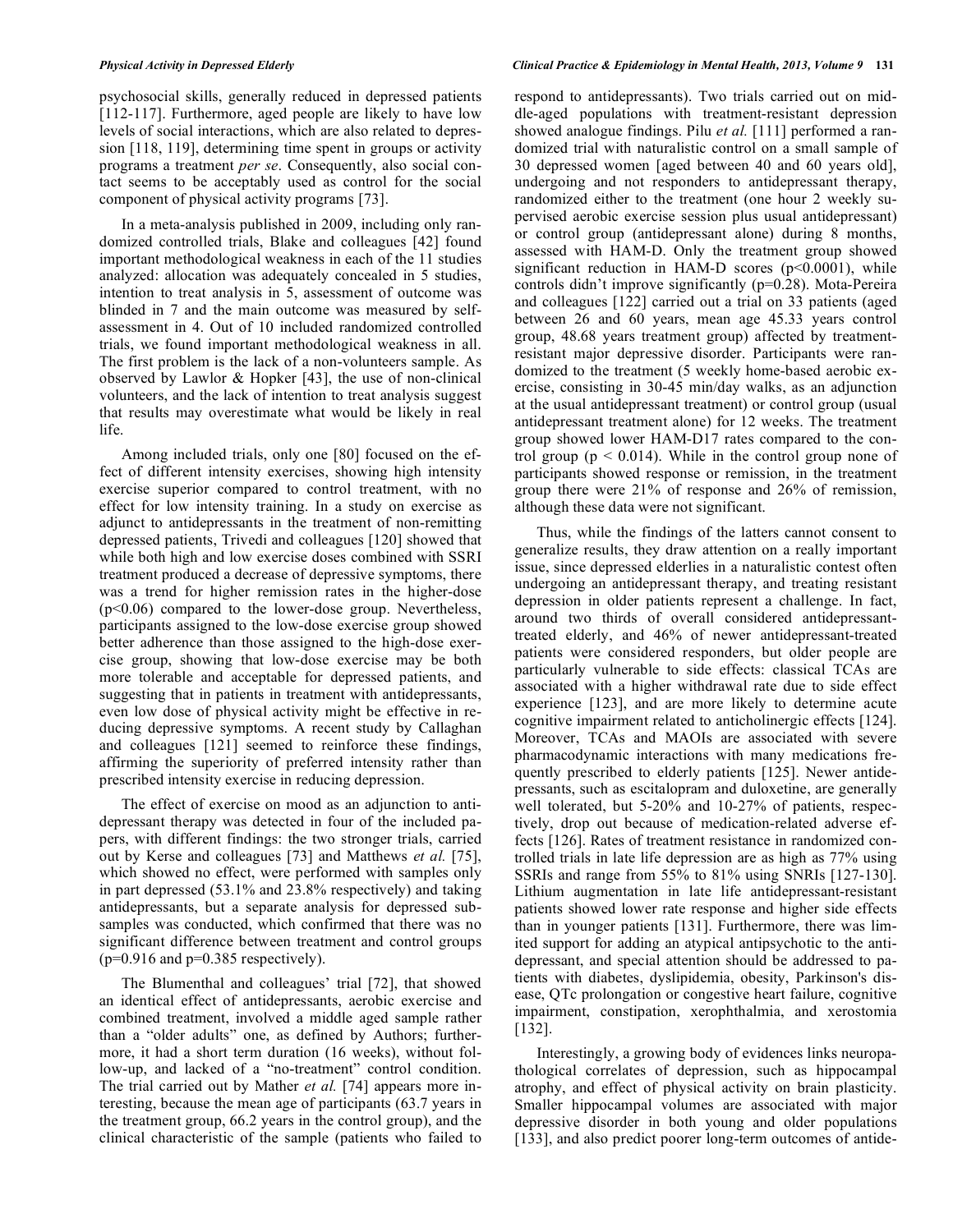pressant therapies [134]. There is strong evidence that BDNF protein expression plays an important role in the pathophysiology of depression [135], supporting the notion that clinical improvement in depression are associated with neuroplasticity. Both antidepressants [136, 137] and exercise [138, 139] have been shown to block or even to reverse hippocampal atrophy depression-related by increasing BDNF. Vascular disease in the elderly are closely associated with depression [140]. The presence of sub-threshold manic symptoms that is very difficult to identify in the elderly also with the methods of screening [141], increases the risk of vascular dysfunction [142], and thus it is possible that among people with more severe depression they are cases more vulnerable to switch from mania during the antidepressant drug therapy.

Previous laboratory researches suggested that a combined treatment with exercise-plus-antidepressant produced significant increases of BDNF level whereas antidepressant alone failed, and the combination between exercise and reboxetine led to both rapid (detectable at 2 days) and sustainable to 20 days increases in hippocampal BDNF mRNA expression [143]. It is noteworthy that this effect was demonstrated both in young and in aged rats [144]. Very few studies were carried out on this promising field; nevertheless, physical activity has been recommended in combination with other treatments [145], and, in a pilot study, it was proposed as a lower-cost augmentation strategy to improve residual symptoms of depression and prevent relapses [146]. Thus, while further researches are needed to confirm this hypothesis, physical activity may be regarded with interest as an augmentation strategy to ménage treatment resistant depression in late life.

# **CONCLUSION**

Despite the efforts of researchers, in the last 22 years few progresses were done in showing the efficacy of exercise on depression in late life. It was due in part to the persistent lack of high quality research, in part to the difficult to establish the real effectiveness of physical activity, both from a qualitative and a quantitative view, as a management strategy for depressive symptoms, in part to the specific characteristics of depressive disorder in elderlies. While further studies of high methodological quality are required to produce a scientific evidence of exercise as an effective treatment for depression, some promising findings on physical activity combined with antidepressants in depressed patients resistant to antidepressant drugs therapy should be regarded with attention, considering the low cost, the benefits on global health, and the acceptable risk on old patients.

# **CONFLICT OF INTEREST**

The authors confirm that this article content has no conflicts of interest.

# **ACKNOWLEDGEMENTS**

Declared none.

# **REFERENCES**

[1] Moussavi S, Chatterji S, Verdes E, Tandon A, Patel V, Uston B. Depression, chronic disease, and decrements in health: results from the World Health Survey. Lancet 2007; 370: 851-8.

- [2] Kessler RC, Berglund P, Demler O, Jin R, Merikangas KR, Walters EE. Lifetime prevalence and age-of-onset distributions of DSM-IV disorders in the national comorbidity survey replication. Arch Gen Psychiatry 2005; 62: 593-602.
- [3] Murray CJ, Vos T, Lozano R, *et al*. Disability-adjusted life years [DALYs] for 291 diseases and injuries in 21 regions, 1990-2010: a systematic analysis for the Global Burden of Disease Study 2010. Lancet 2012; 380(9859): 2197-23.
- [4] Scott KM, Von Korff M, Alonso J, *et al*. Age patterns in the prevalence of DSM-IV depressive/anxiety disorders with and without physical co-morbidity. Psychol Med 2008; 38(11): 1659-69.
- [5] Hasin DS, Goodwin RD, Stinson FS, Grant BF. Epidemiology of major depressive disorder: results from the National Epidemiologic Survey on Alcoholism and Related Conditions. Arch Gen Psychiatry 2005; 62(10): 1097-106.
- [6] Park JH, Kim KW, Kim MH, *et al*. A nationwide survey on the prevalence and risk factors of late life depression in South Korea. J Affect Disord 2012; 138(1-2): 34-40.
- [7] Blazer DG. Depression in late life: review and commentary. J Gerontol A Biol Sci Med Sci 2003; 58(3): 249-65.
- [8] Carta MG, Angermeyer MC, Matschinger H, Holzinger A, Floris F, Moro MF. Perception of depressive symptoms by the Sardinian public: results of a population study. BMC Psychiatry 2013; 13(1): 57.
- [9] Schomerus G, Schwahn C, Holzinger A, *et al*. Evolution of public attitudes about mental illness: a systematic review and metaanalysis. Acta Psychiatr Scand 2012; 125(6): 440-52.
- [10] Stek ML, Gussekloo J, Beekman AT, van Tilburg W, Westendorp RG. Prevalence, correlates and recognition of depression in the oldest old: the Leiden 85-plus study. J Affect Disord 2004; 78(3): 193-200.
- [11] Carpiniello B, Carta MG, Rudas N. Depression among elderly people. Acta Psychatr Scand 1989; 80: 445-50.
- [12] Zivin K, Ilgen MA, Pfeiffer PN, *et al*. Early mortality and years of potential life lost among Veterans Affairs patients with depression. Psychiatr Serv 2012; 63(8): 823-6.
- [13] Carta MG, Angst J. Epidemiological and clinical aspects of bipolar disorders: controversies or a common need to redefine the aims and methodological aspects of surveys. Clin Pract Epidemol Ment Health 2005; 1(1): 4.
- [14] Anstey KJ, von Sanden C, Sargent-Cox K, Luszcz MA. Prevalence and risk factors for depression in a longitudinal, population-based study including individuals in the community and residential care. Am J Geriatr Psychiatry 2007; 15(6): 497-505.
- [15] Winter Y, Epifanova-Bertschi N, Sankowski R, *et al*. Healthrelated quality of life and its determinants in the urban Russian population with major depressive disorder: a cross-sectional study. Int J Psychiatry Med 2012; 43(1): 35-49.
- [16] Carta MG, Aguglia E, Caraci F, *et al*. Quality of life and urban / rural living: preliminary results of a community survey in Italy. Clin Pract Epidemiol Ment Health 2012; 8: 169-74.
- [17] Fiske A, Loebach Wetherell J, Gatz M. Depression in Older Adults. Annu Rev Clin Psychol 2009; 5: 363-89.
- [18] Carta MG, Balestrieri M, Murru A, Hardoy MC. Adjustment Disorder: epidemiology, diagnosis and treatment. Clin Pract Epidemiol Ment Health 2009; 5: 15.
- [19] Gasquet I, Nègre-Pagès L, Fourrier A, *et al*. Psychotropic drug use and mental psychiatric disorders in France; results of the general population ESEMeD/MHEDEA 2000 epidemiological study. Encephale 2005; 31(2): 195-206.
- [20] Carta MG, Aguglia E, Bocchetta A, *et al*. The Use of Antidepressant Drugs and the Lifetime Prevalence of Major Depressive Disorders in Italy. Clin Pract Epidemiol Ment Health 2010; 6: 94-100.
- [21] Beyer JL. Managing depression in geriatric populations. Ann Clin Psychiatry 2007; 19[4]: 221-38.
- [22] Barry LC, Abou JJ, Simen AA, Gill TM. Under-treatment of depression in older persons. J Affect Disord 2012; 136(3): 789-96.
- [23] Zhang Y, Chow V, Vitry AI, *et al*. Antidepressant use and depressive symptomatology among older people from the Australian Longitudinal Study of Ageing. Int Psychogeriatr 2010; 22(3): 437- 44.
- [24] Wetherell JL, Petkus AJ, McChesney K, *et al*. Older adults are less accurate than younger adults at identifying symptoms of anxiety and depression. J Nerv Ment Dis 2009; 197(8): 623-6.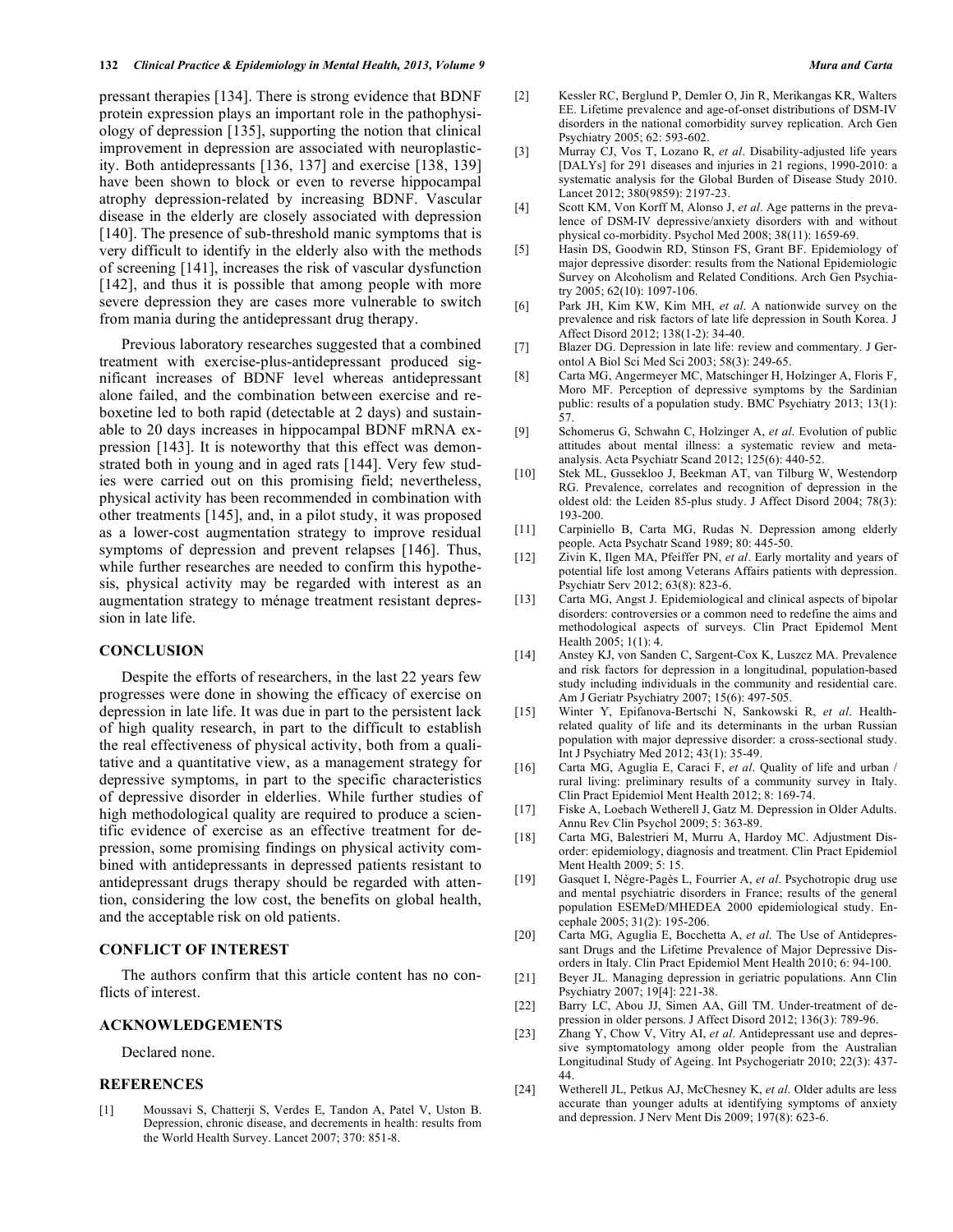- [25] Butters MA, Whyte EM, Nebes RD, *et al*. The nature and determinants of neuropsychological functioning in late-life depression. Arch Gen Psychiatry 2004; 61(6): 587-95.
- [26] O'Connor DW, Parslow RA. Different responses to K-10 and CIDI suggest that complex structured psychiatric interviews underestimate rates of mental disorder in old people. Psychol Med 2009; 39(9): 1527-31.
- [27] Smith D, Dempster C, Glanville J, Freemantle N, Anderson I. Efficacy and tolerability of venlafaxine compared with selective serotonin reuptake inhibitors and other antidepressants: a metaanalysis. Br J Psychiatry 2002; 180: 396-404.
- [28] Rush AJ, Trivedi MH, Wisniewski SR, *et al*. Acute and longerterm outcomes in depressed outpatients requiring one or several treatment steps: a STAR\*D report. Am J Psychiatry 2006; 163(11): 1905-17.
- [29] Thase M, Howland R, Friedman E. Treating antidepressant nonresponders with augmentation strategies: an overview. J Clin Psychiatry 1998; 59(Suppl 5): 5-12.
- [30] Alexopoulos GS, Katz IR, Reynolds CF 3rd, Carpenter D, Docherty JP. The Expert Consensus Panel for Pharmacotherapy of Depressive Disorders in Older Patients. The expert consensus guideline series. Pharmacotherapy of depressive disorders in older patients. Postgrad Med 2001; Spec No Pharmacotherapy: 1-86.
- [31] Almeida OP, Alfonso H, Hankey GJ, Flicker L. Depression, Antidepressant Use and Mortality in Later Life: The Health in Men Study. PLoS ONE 2010; 5(6): e11266.
- [32] Ryan J, Carriere I, Ritchie K, *et al*. Late-life depression and mortality: influence of gender and antidepressant use. Br J Psychiatry 2008; 192(1): 12-8.
- [33] Kempen GI, Sullivan M, van Sonderen E, Ormel J. Performancebased and self-reported physical functioning in low-functioning older persons: congruence of change and the impact of depressive symptoms. J Gerontol B Psychol Sci Soc Sci 1999; 54(6): P380-6.
- [34] Penninx BW, Deeg DJ, van Eijk JT, Beekman AT, Guralnik JM. Changes in depression and physical decline in older adults: a longitudinal perspective. J Affect Disord 2000; 61(1-2): 1-12.
- [35] Hybels CF, Pieper CF, Blazer DG. The complex relationship between depressive symptoms and functional limitations in community-dwelling older adults: the impact of subthreshold depression. Psychol Med 2009; 39(10): 1677-88.
- [36] Hybels CF, Pieper CF, Blazer DG, Fillenbaum GG, Steffens DC. Trajectories of mobility and IADL function in older patients diagnosed with major depression. Int J Geriatr Psychiatry 2010; 25(1): 74-81.
- [37] Mortazavi SS, Mohammad K, Ardebili HE, Beni RD, Mahmoodi M, Keshteli AH. Mental disorder prevention and physical activity in Iranian elderly. Int J Prev Med 2012; 3(Suppl1): S64-72.
- [38] Tsutsumi T, Don BM, Zaichkowsky LD, Takenaka K, Oka K, Ohno T. Comparison of high and moderate intensity of strength training on mood and anxiety in older adults. Percept Mot Skills 1998; 87(3 Pt 1): 1003-11.
- [39] Sjösten N, Kivelä SL. The effects of physical exercise on depressive symptoms among the aged: a systematic review. Int J Geriatr Psychiatry 2006; 21(5): 410-815-21.
- [40] Barbour KA, Blumenthal JA. Exercise training and depression in older adults. Neurobiol Aging 2005; 26 (Suppl 1): 119-23.
- [41] Anderson DN. Treating depression in old age: the reasons to be positive. Age Ageing 2001; 30 (1): 13-7.
- [42] Blake H, Mo P, Malik S, Thomas S. How effective are physical activity interventions for alleviating depressive symptoms in older people? A systematic review. Clin Rehabil 2009; 23: 873-87.
- [43] Frazer CJ, Christensen H, Griffiths KM. Effectiveness of treatments for depression in older people. Med J Aust 2005; 182 (12): 627-32.
- [44] Lawlor D, Hopker SW. The effectiveness of exercise as an intervention in the management of depression: systematic review and meta-regression analysis of randomised controlled trials. BMJ 2001; 322(7289): 763-7.
- [45] Mead GE, Morley W, Campbell P, Greig CA, McMurdo M, Lawlor DA. Exercise for depression. Cochrane Database Syst Rev 2009; 3: CD004366.
- [46] Rimer J, Dwan K, Lawlor DA, *et al*. Exercise for depression. Cochrane Database Syst Rev 2012; 7: CD004366.
- [47] Windle G, Hughes D, Linck P, Russell I, Woods B. Is exercise effective in promoting mental well-being in older age? A systematic review. Aging Ment Health 2010; 14(6): 652-69.

#### *Physical Activity in Depressed Elderly Clinical Practice & Epidemiology in Mental Health, 2013, Volume 9* **133**

- [48] Mc Murdo MET. A healthy old age: realistic or futile goal? BMJ 2000; 321(7269): 1149-51.
- [49] Bragin V, Chemodanova M, Dzhafarova N, Bragin I, Czerniawski JL, Aliev G. Integrated treatment approach improves cognitive function in demented and clinically depressed patients. Am J Alzheimers Dis Other Demen 2005; 20(1): 21-6.
- [50] Cassilhas RC, Antunes HK, Tufik S, de Mello MT. Mood, anxiety, and serum IGF-1 in elderly men given 24 weeks of high resistance exercise. Percept Mot Skills 2010; 110(1): 265-76.
- [51] Jette AM, Lachman M, Giorgetti MM, *et al*. Exercise-It's never too late: The Strong-for-Life Program. Am J Public Health 1999; 89(1): 66-72.
- [52] Nguyen HQ, Koepsell T, Unutzer J, Larson E, LoGerfo JP. Depression and Use of a Health Plan-Sponsored Physical Activity Program by Older Adults. Am J Prev Med 2008; 35(2): 111-7.
- [53] Laske C, Banschbach S, Stransky E, *et al*. Exercise-induced normalization of decreased BDNF serum concentration in elderly women with remitted major depression. Int J Neuropsychopharmacol 2010; 13(5): 595-602.
- [54] Vasques PE, Moraes H, Silveira H, Deaslandes AC, Laks J. Acute exercise improves cognition in the depressed elderly: the effect of dual-tasks. Clinics [Sao Paulo] 2011; 66(9): 1553-7.
- [55] Hernandez R, Prohaska TR, Wang PC, Sarkisian CA. The longitudinal relationship between depression and walking behavior in older Latinos: the "Caminemos!" Study. J Aging Health 2013; 25(2): 319-41.
- [56] Martins R, Coelho E, Silva M, *et al*. Effects of strength and aerobic-based training on functional fitness, mood and the relationship between fatness and mood in older adults. J Sports Med Phys Fitness 2011; 51(3): 489-96.
- [57] Motl RW, Konopack JF, McAuley E, Elavsky S, Jerome GJ, Marquez DX. Depressive symptoms among older adults: long-term reduction after a physical activity intervention. J Behav Med 2005; 28(4): 385-94.
- [58] Ouyang P, Yatsuya H, Toyoshima H, *et al*. Changes in activities of daily living, physical fitness, and depressive symptoms after sixmonth periodic well-rounded exercise programs for older adults living in nursing homes or special nursing facilities. Nagoya J Med Sci 2009 71(3-40): 115-26.
- [59] Porter KN, Fischer JG, Johnson MA. Improved physical function and physical activity in older adults following a community-based intervention: Relationships with a history of depression. Maturitas 2011; 70(3): 290-4.
- [60] Rosenberg D, Pepp CA, Vahia IV, *et al*. Exergames for Subsyndromal Depression in Older Adults: A Pilot Study of a Novel Intervention. Am J Geriatr Psychiatry 2010; 18(3): 221-6.
- [61] Sung K. The effects of 16-week group exercise program on physical function and mental health of elderly Korean women in longterm assisted living facility. J Cardiovasc Nurs 2009; 249(5): 344- 51.
- [62] Wilbur JE, Zenk S, Wang E, *et al*. Neighborhood Characteristics, Adherence to Walking, and Depressive Symptoms in Midlife African American Women. J Womens Health [Larchmt] 2009; 18(8): 1201-10.
- [63] Blumenthal JA, Emery CF, Madden DJ, *et al*. Long-term effects of exercise on psychological functioning in older men and women. J Gerontol 1991; 46(60): 352-61.
- [64] Tsutsumi T, Don BM, Zaichkowsky LD, Takenaka K, Oka K, Ohno T. Comparison of high and moderate intensity of strength training on mood and anxiety in older adults. Percept Mot Skills 1998; 87(3 Pt 1): 1003-11.
- [65] Brittle N, Patel S, Wright C, Baral S, Versfeld P, Sackley C. An exploratory cluster randomized controlled trial of group exercise on mobility and depression in care home residents. Clin Rehabil 2009; 23(2): 146-54.
- [66] Conradsson M, Littbrand H, Lindelof N, Gustafson Y, Rosendahl E. Effects of a high-intensity functional exercise programme on depressive symptoms and psychological well-being among older people living in residential care facilities: A cluster-randomized controlled trial. Aging Ment Health 2010; 14(5): 565-76.
- [67] McMurdo ME, Rennie L. A controlled trial of exercise by residents of old people's homes. Age Ageing 1993; 22(1):11-5.
- [68] Shin KR, Kang Y, Park HJ, Heitkemper M. Effects of exercise program on physical fitness, depression, and self-efficacy of lowincome elderly women in South Korea. Public Health Nurs 2009; 26(6): 523-31.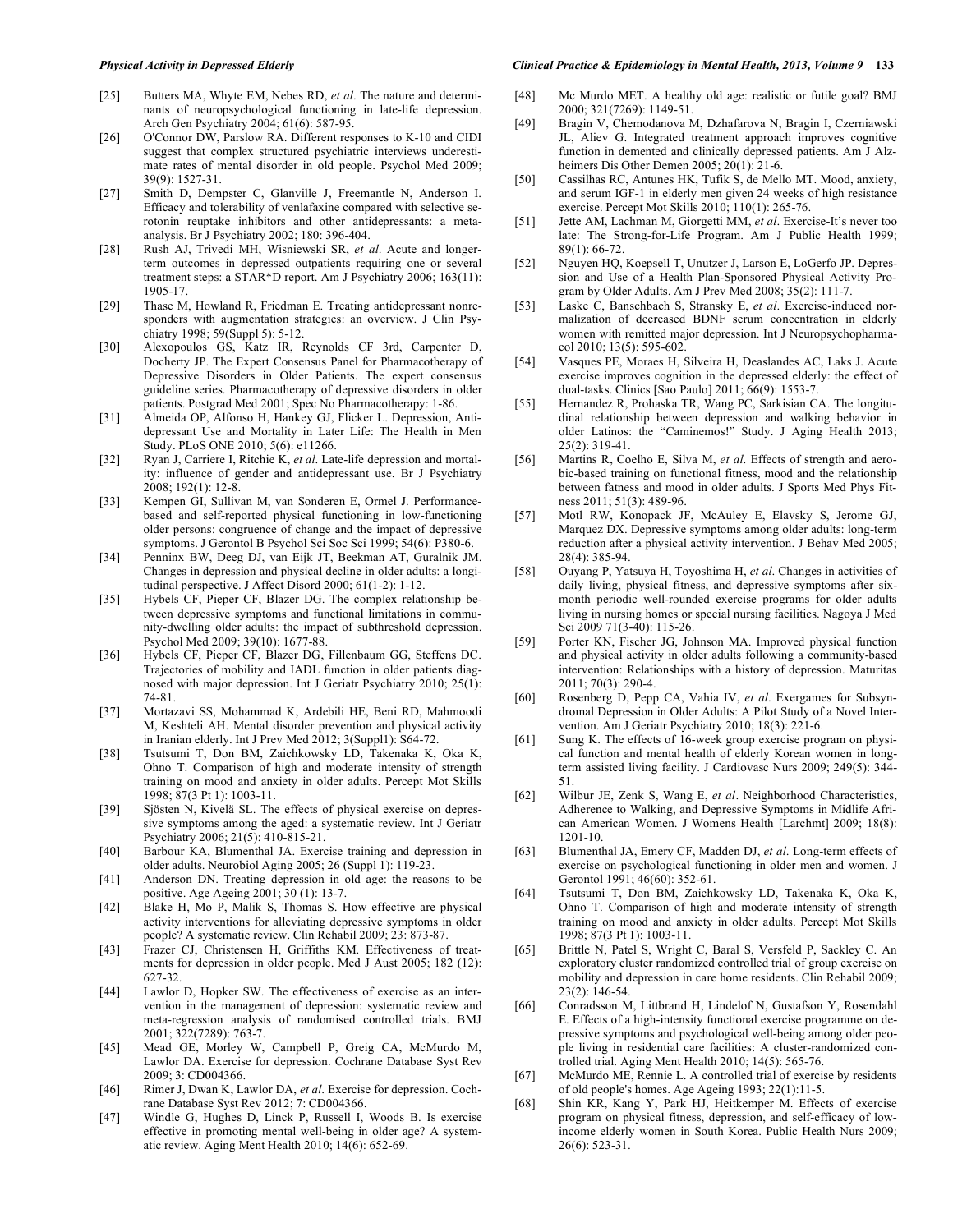#### **134** *Clinical Practice & Epidemiology in Mental Health, 2013, Volume 9 Mura and Carta*

- [69] Deslandes AC, Moraes H, Alves H, *et al*. Effect of aerobic training on EEG alpha asymmetry and depressive symptoms in the elderly: a 1-year follow-up study. Braz J Med Biol Res 2010; 43(6): 585-  $92.$
- [70] Justine M, Hamid TA. A multicomponent exercise program for institutionalized older adults. J Gerontol Nurs 2010; 36(10): 32-41.
- [71] Means KM, O'Sullivan PS, Rodell DE. Psychosocial effects of an exercise program in older persons who fall. J Rehabil Res Dev 2003; 40(1): 49-58.
- [72] Blumenthal JA, Babyak MA, Moore KA, *et al*. Effects of exercise training on older patients with Major Depression. Arch Intern Med 1999; 159(19): 2349-56.
- [73] Kerse N, Hayman KJ, Moyes SA, *et al*. Home-based activity program for older people with depressive symptoms: DeLLITE- A randomized controlled trial. Ann Fam Med 2010; 8(3): 214-23.
- [74] Mather AS, Rodriguez C, Guthrie MF, McHarg AM, Reid IC, McMurdo MET. Effects of exercise on depressive symptoms in older adults with poorly responsive depressive disorder. Randomised controlled trial. Br J Psychiatry 2002; 180: 411-5.
- [75] Matthews MM, Hsu FC, Walkup MP, Barry LC, Patel KV, Blair SN. Depressive symptoms and physical performance in the Lifestyle Interventions and Independence for Elders Pilot [LIFE-P] Study. J Am Geriatr Soc 2011; 59(3): 495-500.
- [76] McNeil JK, LeBlanc EM, Joyner M. The effect of exercise on depressive symptoms in the moderately depressed elderly. Psychol Aging 1991; 6(3): 487-8.
- [77] Sims J, Hill K, Davidson S, Gunn J, Huang N. Exploring the feasibility of a community-based strength training program for older people with depressive symptoms and its impact on depressive symptoms. BMC Geriatr 2006; 6: 18.
- [78] Singh NA, Clements KM, Fiatarone MA. A randomized controlled trial of progressive resistance training in depressed elders. J Gerontol A Biol Sci Med Sci 1997; 52(1): M27-35.
- [79] Singh NA, Clements KM, Singh MA. The efficacy of exercise as a long-term antidepressant in elderly subjects: a randomized, controlled trial. J Gerontol A Biol Sci Med Sci 2001; 56(8): M497- 504.
- [80] Singh NA, Stavrinos TM, Scarbek Y, Galambos G, Liber C, Fiatarone Singh MA. A randomized controlled trial of high versus low intensity weight training versus general practitioner care for clinical depression in older adults. Gerontol A Biol Sci Med Sci 2005; 60(6): 768-76.
- [81] Teri L, McCurry SM, Logsdon RG, Gibbons LE, Buchner DM, Larson EB. A randomized controlled clinical trial of SPA -- the Seattle Protocol for Activity in older adults. J Am Geriatr Soc 2011; 59(7): 1188-96.
- [82] National Institute for Health and Clinical Excellence. Depression: the treatment and management of depression in adults [updated edition]. Leicester, UK: British Psychological Socaity 2010.
- [83] Otto MW, Smits JA. Exercise for mood and anxiety disorders. New York, NY: Oxford University Press 2009.
- [84] Helmich I, Latini A, Sigwalt A, *et al*. Neurobiological Alterations Induced by Exercise and Their Impact on Depressive Disorders. Clin Pract Epidemiol Ment Health 2010; 6: 115-25.
- [85] Duclos M, Gouarne C, Bonnemaison D. Acute and chronic effects of exercise on tissue sensitivity to glucocorticoids. J Appl Physiol 2003; 94(3): 869-75.
- [86] Duman RS, Heninger GR, Nestler EJ. A molecular and cellular theory of depression. Arch Gen Psychiatry 1997; 54: 597-606.
- [87] Bjornebekk A, Mathe AA, Brene S. The antidepressant effect of running is associated with increased hippocampal cell proliferation. Int J Neuropsychopharmacol 2005; 8: 357-68.
- [88] Elder GA, De Gasperi R, Gama Sosa MA. Research update: neurogenesis in adult brain and neuropsychiatric disorders. Mt Sinai J Med 2006; 73(7): 931-40.
- [89] Lucassen PJ, Meerlo P, Naylor AS, *et al*. Regulation of adult neurogenesis by stress, sleep disruption, exercise and inflammation: Implications for depression and antidepressant action. Eur Neuropsychopharmacol 2010; 20(1): 1-17.
- [90] Lieberwirth C, Wang Z. The social environment and neurogenesis in the adult Mammalian brain. Front Hum Neurosci 2012; 6:118.
- [91] Yau SY, Lau BW, Tong JB, *et al*. Hippocampal neurogenesis and dendritic plasticity support running-improved spatial learning and depression-like behaviour in stressed rats. PLoS ONE 2011; 6(9): e24263.
- [92] Marlatt MW, Lucassen PJ, van Praag H. Comparison of neurogenic effects of fluoxetine, duloxetine and running in mice. Brain Res 2010; 23(1341): 93-9.
- [93] Carta MG, Hardoy MC, Pilu A, *et al*. Improving physical quality of life with group physical activity in the adjunctive treatment of major depressive disorder. Clin Pract Epidemiol Ment Health 2008  $4:1$ .
- [94] Blake H. Physical activity and exercise in the treatment of depression. Front Psychiatry 2012; 3: 106.
- [95] Martin CK, Church TS, Thompson AM, Earnest CP, Blair SN. Exercise dose and quality of life: a randomized controlled trial. Arch Intern Med 2009; 169(3): 269-78.
- [96] Searle A, Calnan M, Lewis G, Campbell J, Taylor A, Turner K. Patients' views of physical activity as treatment for depression: a qualitative study. Br J Gen Pract 2011; 61(585): 149-56.
- [97] Hardoy MC, Seruis ML, Floris F, *et al*. Benefits of exercise with mini tennis in intellectual disabilities: effects on body image and psychopathology.Clin Pract Epidemiol Ment Health 2011; 7: 157- 60.
- [98] Bridle C, Spanjers K, Patel S, Atherton NM, Lamb SE. Effect of exercise on depression severity in older people: systematic review and meta-analysis of randomised controlled trials. Br J Psychiatry 2012; 201(30): 180-5.
- [99] Brosse AL, Sheets ES, Lett HS, Blumenthal JA. Exercise and the treatment of clinical depression in adults: recent findings and future directions. Sports Med 2002; 32(12): 741-60.
- [100] Moore KA, Blumenthal JA. Exercise training as an alternative treatment for depression among older adults. Altern Ther Health Med 1998; 4(1): 48-56.
- [101] Forsman AK, Nordmyr J, Wahlbeck C. Psychosocial interventions for the promotion of mental health and the prevention of depression among older adults. Health Promot Int 2011; 26 (Suppl 1): i85i107.
- [102] Ruberg SJ. Dose response studies. II. Analysis and interpretation. J Biopharm Stat 1995; 5(1):15-42.
- [103] Kesaniemi YK, Danforth E Jr, Jensen MD, Kopelman PG, Lefèbvre P, Reeder BA. Dose-response issues concerning physical activity and health: an evidence-based symposium. Med Sci Sports Exerc 2001; 33(6 Suppl): S351-8.
- [104] Oja P. Dose response between total volume of physical activity and health and fitness. Med Sci Sports Exerc 2001; 33(6 Suppl): S428- 37; S452-3.
- [105] Dunn AL, Trivedi MH, O'Neal HA. Physical activity dose-response effects on outcomes of depression and anxiety. Med Sci Sports Exerc 2001; 33(6 Suppl): S587-97; 609-10.
- [106] Ströhle A. Physical activity, exercise, depression and anxiety disorders. J Neural Transm 2009; 116(6): 777-84.
- [107] Klein DF. Preventing hung juries about therapy studies. J Consult Clin Psychol 1996; 4: 81-7.
- [108] Walsh BT, Sysko R. Placebo control groups in trials of major depressive disorder among older patients. J Clin Psychopharmol 2005; 25(Suppl 1): S29-33.
- [109] Stein DJ, Baldwin DS, Dolberg OT, Despiegel N, Bandelow B. Which factors predict placebo response in anxiety disorders and major depression? An analysis of placebo-controlled studies of escitalopram. J Clin Psychiatry 2006; 67(11): 1741-6.
- [110] Sneed JR, Rutherford BR, Rindskopf D, Lane DT, Sackeim HA, Roose SP. Design makes a difference: a meta-analysis of antidepressant response rates in placebo-controlled versus comparator trials in late-life depression. Am J Geriatr Psychiatry 2008; 16(1): 65- 73.
- [111] Pilu A, Sorba M, Hardoy MC, *et al*. Efficacy of physical activity in the adjunctive treatment of major depressive disorders: preliminary results. Clin Pract Epidemiol Ment Health 2007; 3: 8.
- [112] Wood C, Angus C, Pretty J, Sandercock G, Barton J. A randomised control trial of physical activity in a perceived environment on selfesteem and mood in UK adolescents. J Environ Health Res 2012; [Epub ahead of print]
- [113] Goldfield GS, Adamo KB, Rutherford J, Murray M. The effects of aerobic exercise on psychosocial functioning of adolescents who are overweight or obese. J Pediatr Psychol 2012; 37(10): 1136-47.
- [114] Annesi JJ. Contrast of biochemical and psychosocial explanations of the relationship of exercise and improved mood. Percept Mot Skills 2012; 114(2): 693-7.